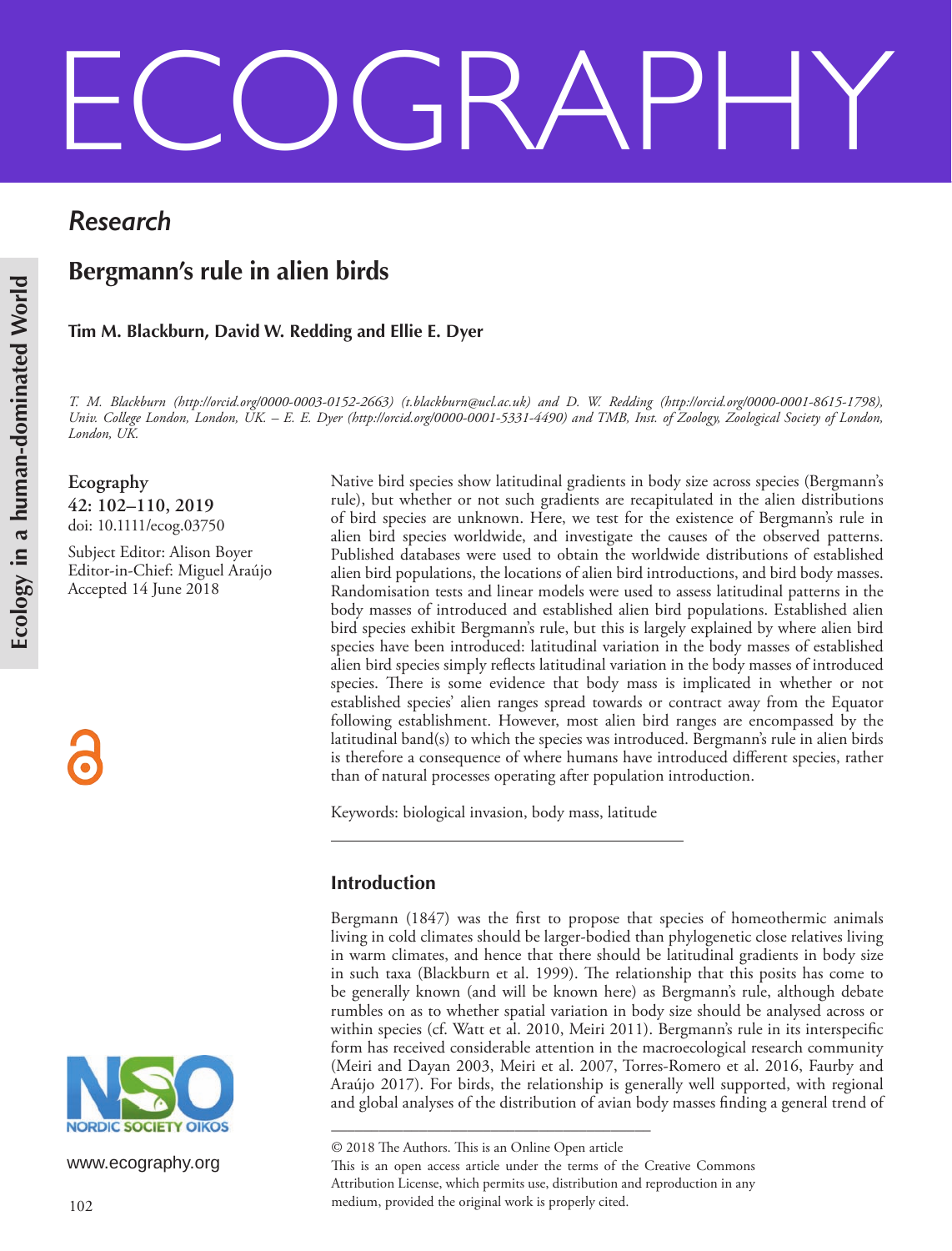larger body masses at high latitudes (Blackburn and Gaston 1996a, Olson et al. 2009). Evidence suggests that this pattern is a consequence in part of turnover among lineages, and in part of adaptation to temperature gradients and resource availability within lineages (Olson et al. 2009).

The existence of a latitudinal gradient in the body masses of native bird species raises the question of whether the same pattern is reconstituted amongst alien bird species. Aliens are species deliberately or accidentally translocated by direct human agency to areas outside their normal geographic ranges, where they may establish persistent viable populations, and then may spread widely across the new environment (Richardson et al. 2011). Populations of alien bird species are now found widely across the globe (Dyer et al. 2017a), and while most alien bird range sizes are small  $(\text{median} = \text{ca } 10\ 000 \text{ km}^2)$ , several species have an alien range size spanning more than  $1 \times 10^6$  km<sup>2</sup> (Dyer et al. 2016). One key characteristic determining the success of alien bird species appears to be the match between the environment natively encountered by the species and that in the alien range: species introduced to areas that are not environmentally suitable will fail to establish, while species that can establish will not spread into areas that are environmentally unsuitable (Blackburn and Duncan 2001a, Duncan et al. 2001, 2003, 2014, Strubbe et al. 2013). Bergmann's rule in native bird species suggests that body size is one factor that mediates, or reflects, that environmental match. If so, we might expect to see Bergmann's rule recapitulated in the distributions of alien bird species, for example if small-bodied bird species cannot establish or spread at higher latitudes. As far as we are aware, no one has tested directly for Bergmann's rule in alien birds (although for an intraspecific test, see Cardilini et al. 2016).

The existence or otherwise of Bergmann's rule in alien bird species could potentially provide useful information on the drivers of the pattern, for example on whether the pattern is likely to arise as a consequence of short-term ecological interactions or longer term evolutionary selection. However, before any such conclusions can be drawn, a more prosaic explanation for spatial variation in alien bird body sizes must be ruled out – the influence of the set of species that have been introduced to an area (Lockwood et al. 2009, Dyer et al. 2017a). Patterns in the distributions of alien species (and their traits) could potentially arise because of where humans have tended to introduce species, rather than because of the environmental responses of those species. For example, Blackburn et al. (2008) showed that alien bird species richness is higher on more isolated islands because more alien bird species had been introduced to those islands, rather than through any effect of natural processes operating across islands. Likewise, spatial variation in alien bird body masses could arise as a consequence of which species have been introduced to different locations, rather than how the environment at those locations interacts with body mass.

Here, we explore latitudinal patterns in the body sizes of alien bird species, using a global database on alien bird distributions (GAVIA: Dyer et al. 2016, 2017a, b). GAVIA includes information on the geographic locations of species that were introduced but failed to establish, as well as maps of the established distribution of alien birds. This information allows us to explore the extent to which latitudinal patterns in alien bird body sizes are a consequence of where species are introduced versus where species succeed in establishing and spreading. We then use this information to assess whether there is evidence for effects of body size on alien bird distributions beyond the effects of where species are introduced.

#### **Methods**

We mined the GAVIA database to extract two types of information for bird species at the global scale: First, the locations of introduction and second, the locations with established alien populations. Established populations are those considered in the GAVIA database to be self-sustaining (Dyer et al. 2017b); this status was normally ascribed by the source from which GAVIA obtained the information for that population, with the caveat that no population (alien or native) persists indefinitely. The established location data are not the same as the introduction data as many species have spread since introduction to new latitudes, away from their original site of introduction. For the introduction data, we only included introduction records for which there was clear evidence of actual introduction at that location: these were available for a total of 711 species. For data on where species are established, we used the distributions of 359 species for which alien ranges were sufficiently well described to have been mapped in GAVIA. Four of the species with established population records do not have information on locations of introduction, even though they must have been introduced; therefore, 355 species have data on both locations of introduction and establishment, 356 species have data on locations of introduction but no recorded established populations  $(711 – 355)$ , and we have distributional information (introduction and/or establishment) on 715 species in total (711 with locations of introduction plus 4 established but without locations of introduction).

We used this location information to identify 27 latitudinal bands to which bird species have been recorded as introduced as aliens, and/or in which they have established alien populations. These bands each span 5° of latitude, with the northernmost band analysed covering 70–75°N, and the southernmost band covering 55–60°S. There are a total of 2125 distinct species introduction  $\times$  latitudinal band records (i.e. the 711 species have been introduced to ca 3 latitudinal bands on average) and a total of 1284 distinct species establishment x latitudinal band records (i.e. the 359 species are established in ca 3.5 latitudinal bands on average). These data allow us to plot the body sizes of alien species extant in each latitudinal band, but also the body sizes of alien species that have been introduced in each latitudinal band (which may or may not have established). If latitudinal variation in alien bird body sizes is primarily determined by where species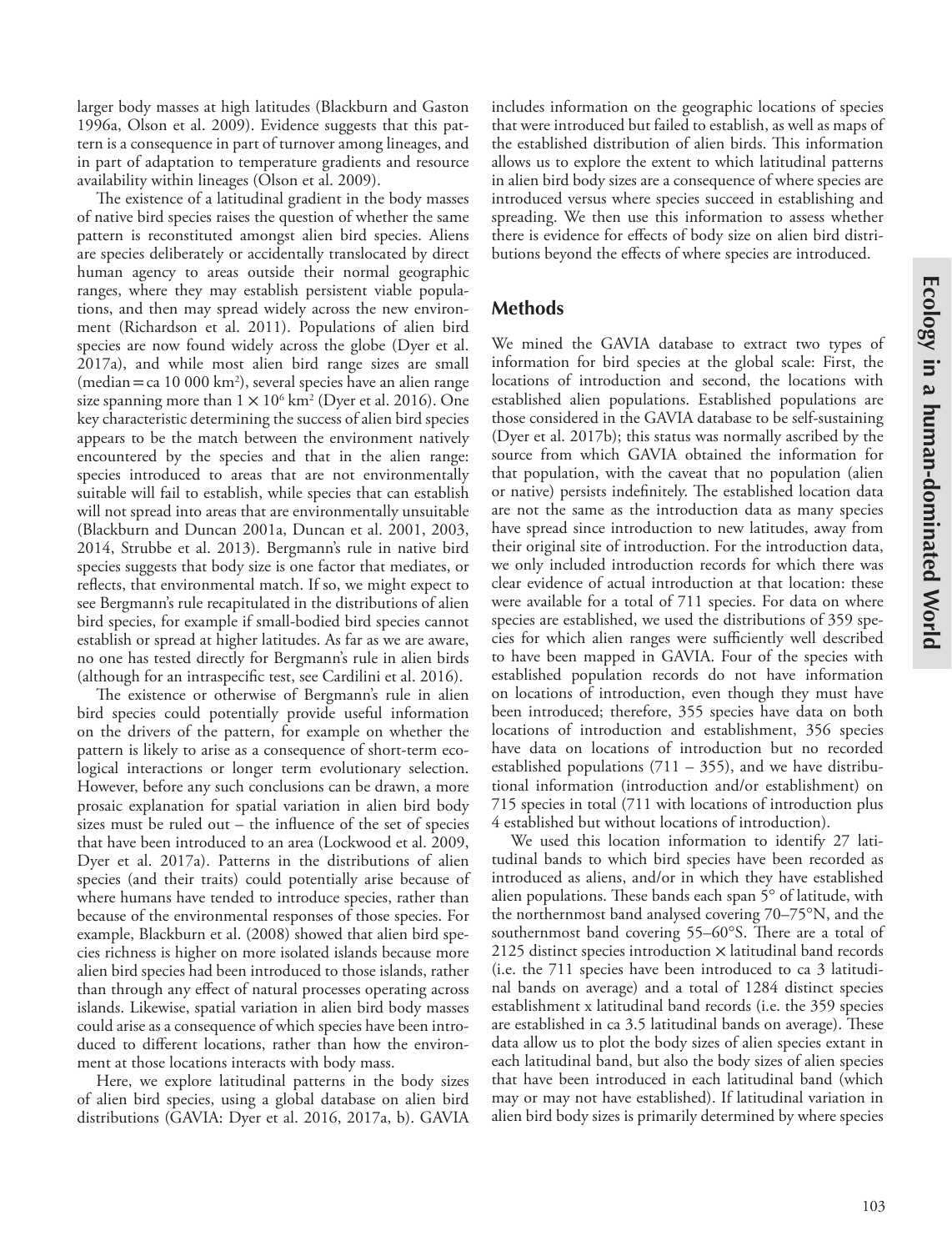have been introduced, these patterns should be very similar. Conversely, if latitudinal variation in alien bird body sizes is a consequence of interactions between species and the novel environment, which determines the ability of alien species to establish and spread, these patterns should be different.

Our analytical approach ('Stevens' method' sensu Blackburn and Gaston 1996b) potentially suffers from autocorrelation between bands, but we use it for three reasons. First, our analysis requires that we identify latitudes at which species have been introduced and either have or have not succeeded in establishing viable alien populations. Neither the mid-point nor comparative methods, which summarise a species' latitudinal span as a single point (the extant range midpoint), can deal with this requirement of the analysis. Stevens' method is unique in incorporating information on the range sizes of all species occurring at each latitude. Second, alien ranges (introduced or established) tend to be highly fragmented. For example, the yellowhammer *Emberiza citrinella* has been introduced to southern Australia, New Zealand and near Cincinatti in the USA (Long 1981), and so other methods (e.g. the 'mid-point' and 'comparative' methods sensu Blackburn and Gaston 1996b) are much more likely to assign species ranges to latitudes at which they do not occur than is the case for native distributions. Third, we are more interested in describing patterns of variation than in assigning significance to relationships. Autocorrelation is a consequence of pattern, not a cause, and so is less relevant in this situation. Moreover, autocorrelation does not affect our analyses of body size frequency distributions, or changes in range post-introduction, and so does not impinge on most of our results. Nevertheless, the fragmentation of alien ranges means that the likelihood of autocorrelation is reduced.

We obtained data on the body masses of the 715 species in our analysis from the database of amniote life history information (Myhrvold et al. 2015), the CRC Handbook of avian body masses (Dunning 2007, 2013), or from Handbook of birds of the world alive (<www.hbw.com/species>). Eight species for which masses were not available from these sources had their masses estimated as the means from other species in the genus with mass data (or for *Fregilupus varius*, from other species in the family). Species introduction  $\times$  latitudinal band records, species establishment × latitudinal band records, and associated body masses, are included as Supplementary material Appendix 1–3. We used the same taxonomy as Dyer et al. (2017b). Logarithmic transformations of mass were always to base 10.

We first tested whether introduced species were a random sample of all birds in terms of their body mass, by drawing 715 species at random from the 9802 species with masses given by Myhrvold et al. (2015), calculating the geometric mean mass of the random sample, and repeating the process 10 000 times to generate a distribution of expected mean masses. We also ran this test constraining the family level composition of the list of randomly chosen species in each iteration of the model to be the same as that of the species actually introduced. We also used the permutation approach

to test whether established species were a random sample of introduced birds in terms of their body mass, but drawing 359 species at random from the 715 species we know to have been introduced.

We used data on locations of introduction and the distributions of established species to calculate the geometric mean (and its standard deviation) body mass of all bird species recorded as introduced and all bird species established in each 5° latitudinal band. We then used plotted second order polynomial regressions of these means versus latitude to characterise latitudinal variation in alien bird body masses.

For the 355 species for which there are both established and introduction records, we compared the numbers of latitudinal bands with introduction records versus those with established populations for each species. We used paired t-tests to assess whether each species was introduced to or established in more latitudinal bands. We also carried out randomization tests to assess whether the pattern of changes in the latitudinal distributions of established species after introduction is related to body mass. For each group of n species for which established populations showed the same pattern of expansion or contraction relative to the equator or poles, we compared the median mass to the distribution of 100 000 random median masses generated by sampling n species without replacement from the set of 355 established species.

We used generalised linear models (GLM) with a Gaussian error function to test whether body mass predicts the extent to which alien species have established populations in bands closer to or further from a Pole than introduction records. This will show, for instance, whether the birds with larger body masses have been able to move towards higher latitudes since their introduction. The response variable here is the latitudinal difference between the midpoint of the band closest to a Pole with an introduction record and the midpoint of the band closest to a Pole with an established population recorded (one data point per species). Low phylogenetic correlation in the extent of Pole-ward spread or contraction (using the 'caper' package in R (Orme et al. 2015) applied to a Hackett all species phylogeny (Jetz et al. 2012), lambda [95% confidence intervals $]=0$ ,  $[0, 0.18]$ ) means that phylogenetic generalised least square (PGLS) models give identical answers; hence we report only the GLM results. We repeated these comparisons analysing only those species for which the highest latitudinal band of recorded introduction differs from the highest latitudinal band with an established population, and converting this difference into a binary variable  $(1=$  species that have established populations in bands closer to a Pole than introduction records;  $0 =$  species that have introduction records in bands closer to a Pole than established populations). We tested whether body mass predicts into which category a species falls using a GLM with binomial errors. We then repeated all of these analyses to test for the extent to which alien species have established populations in bands closer to or further from the Equator than introduction records. Low phylogenetic correlation (lambda=0.13 [0.03, 0.29]) meant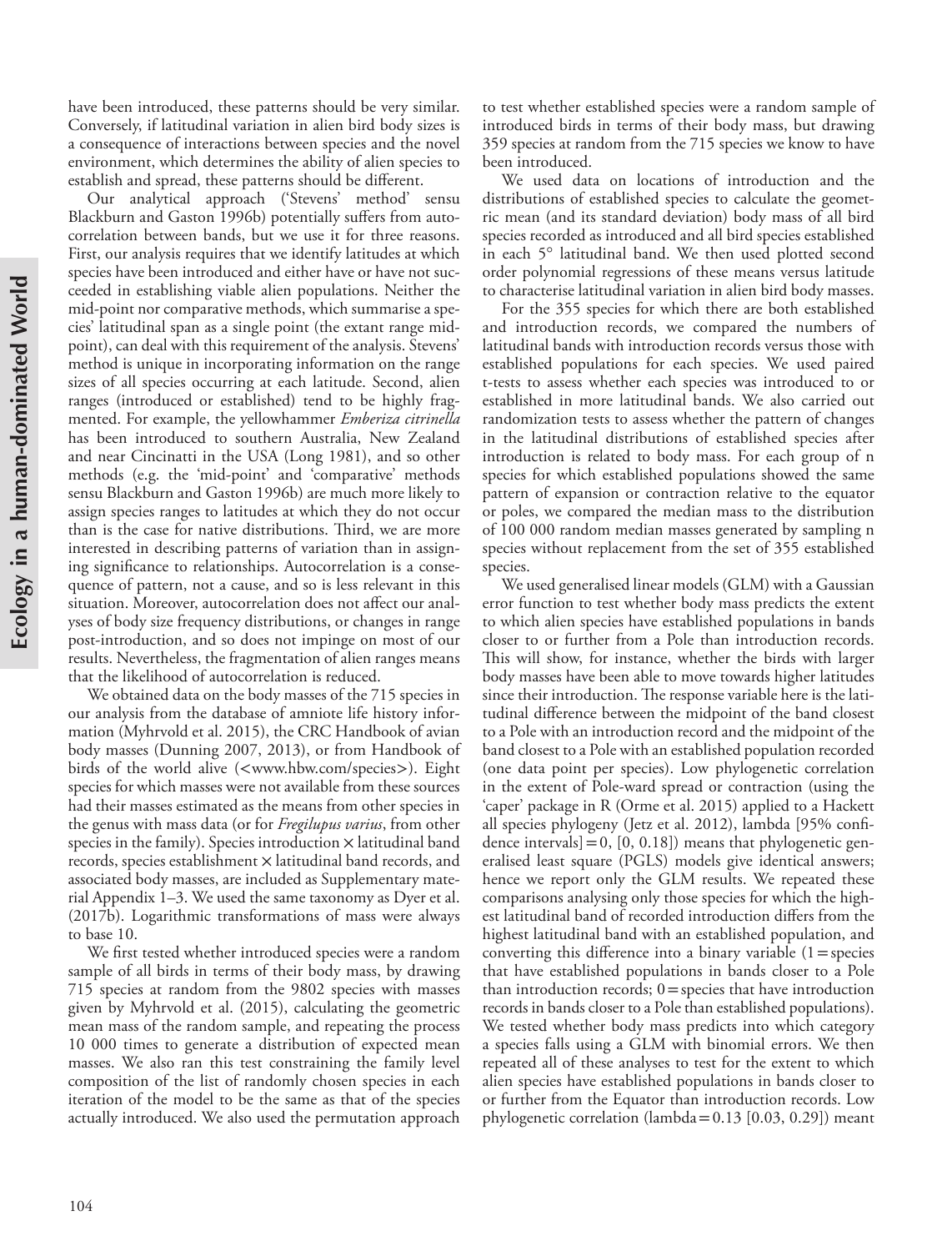that GLM and PGLS models give very similar answers, and so we again report only the GLM results. All analyses were carried out using R ver. 3.4.2 (R Core Team).

#### **Data deposition**

Data available from Univ. College London (UCL) open access repository: <https://rps.ucl.ac.uk/viewobject.html?cid= 1&id=1564443>.

#### **Results**

The frequency distributions of body masses for the introduced and established bird species in our analysis are given in Fig. 1. The mean mass of introduced species (140.1 g,  $n=715$ ) is significantly greater than a random sample of all bird species, falling outside the range of means obtained from all 10 000 iterations of the simulation (mean of 10 000 simulations=51.9 g; range of the simulated distribution =  $41.5-64.4$  g). The same holds if the random samples are constrained so that the number of species in each family is the same as for the set of introduced species (mean of 10 000 simulations = 128.1 g; range of the simulated distribution =  $118.2-139$  g). However, the mean mass of established bird species (125.4 g, n=359) does not differ from a random sample of introduced bird species (mean of 10 000 simulations=140.0 g, 2.5–97.5% percentiles of the simulated distribution =  $122.2-159.8$  g).

The mean mass of the established bird species in latitudinal bands varies substantially with latitude, being lowest around the equator and increasing with latitude in both the southern and northern hemispheres (Fig. 2). A second order polynomial regression for log mass versus latitude explains 49% of the variation ( $F_{2,24}$ =13.3, p < 0.001; Table 1). However, the mean mass of introduced bird species in latitudinal bands is also lowest around the equator, increases with latitude in both the southern and northern hemispheres (Fig. 2), and differs little from the pattern for established species. Indeed, the mean log mass of established species is highly positively correlated across bands with the mean log mass of species with introduction records in the same band ( $r=0.76$ ,  $n=25$ , p < 0.001). A second order polynomial regression for log mass versus latitude for introduced species gives a stronger fit to that for established species, explaining 72% of the variation  $(F_{2,22}=31.5, p < 0.0001;$  Table 1). Established species have been recorded from two high northern latitudinal bands for which there are no records of introduction; repeating the analysis for established records excluding these bands results in a very similar relationship to that for introduced species  $(R^2=0.73, F_{2,2}=33.5, p < 0.0001;$  Table 1, Fig. 2b).

On average, established alien bird species have introduction records from slightly more latitudinal bands (mean  $\pm$  $SD=4.4 \pm 3.9$ ) than bands with records of establishment (mean  $\pm$  SD=3.5  $\pm$  3.8), and this difference is significant (paired t test,  $t = 8.5$ ,  $df = 354$ ,  $p < 0.001$ ). Thus, postintroduction spread to new latitudinal bands is less common



Figure 1. The frequency distribution of  $log_{10}$  body masses for (a) introduced  $(n=715)$  and (b) established  $(n=359)$  bird species.

than post-introduction population extinction from latitudinal bands.

The pattern of changes in the latitudinal distributions of established species after introductions is shown in Fig. 3. The most frequent outcome is that the highest and lowest absolute latitudinal bands of establishment are the same as the highest and lowest absolute latitudinal bands of introduction (Fig. 3, outcome A). Thirty-one alien species have established populations in bands closer to a Pole than introduction records (Fig. 3, outcomes E–G), while 105 alien species have been introduced to higher latitude bands than any in which they are established (Fig. 3, outcomes B–D). For the remaining 219 species, the highest latitude band in which they are established is also the highest latitude band in which they were recorded as introduced (Fig. 3, outcomes A, H, I).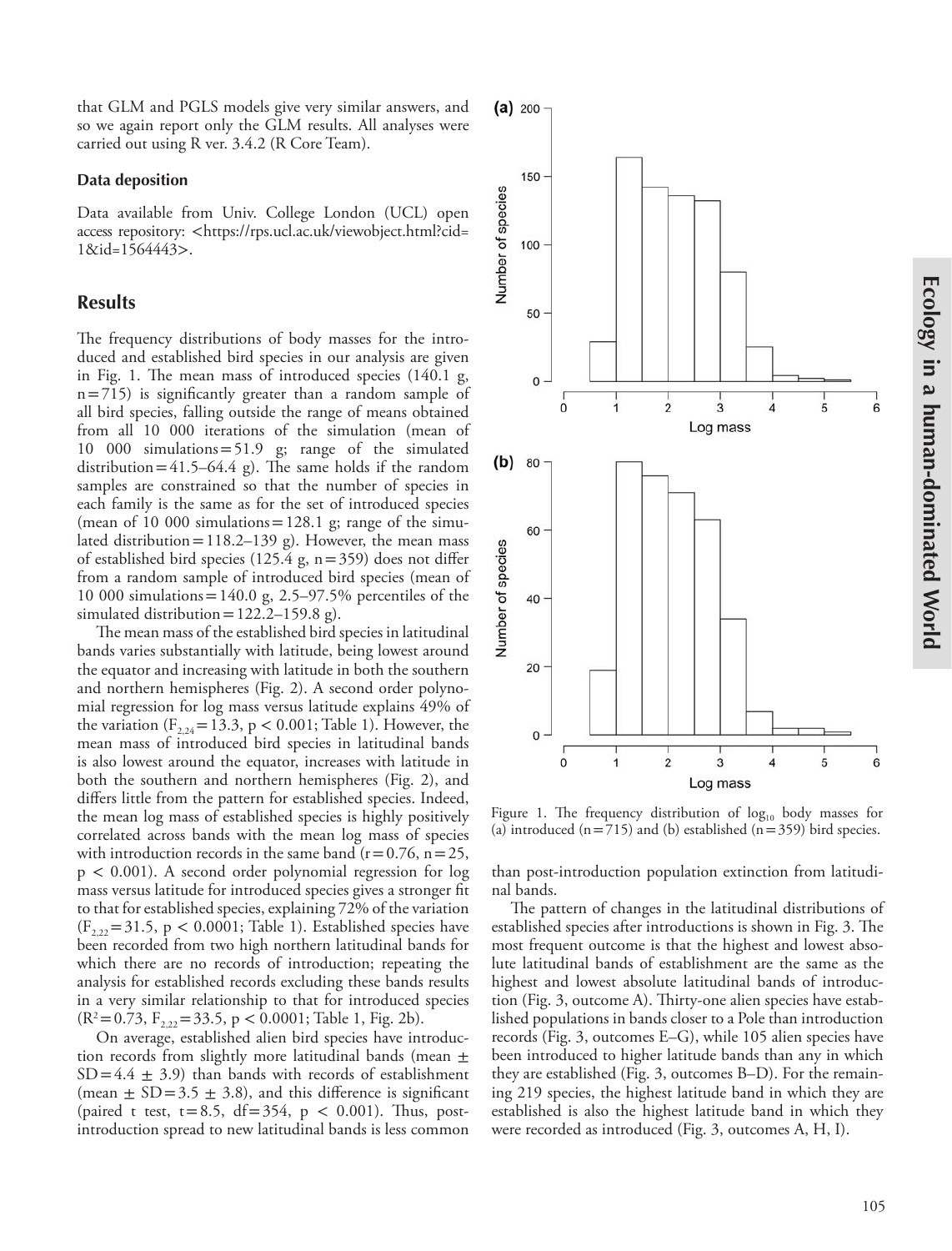

Figure 2. (a) The relationship between mean  $log_{10}$  body mass (grammes,  $\pm$  standard deviation) of species in a latitudinal band and the latitudinal midpoint of that band (degrees), for introduced (black points and lines) and established (red points and lines) alien bird species. (b) The same relationships plotted across just those latitudinal bands in common to both groups. The coefficients of the regression lines are given in Table 1. Negative latitudes are in the southern hemisphere.

Twenty-four alien species have established populations in bands closer to the Equator than introduction records (Fig. 3, outcomes D, G, H), while 93 alien species have been introduced to lower latitude bands than any in which they are established (Fig. 3, outcomes B, E, I). For the remaining 238 species, the lowest latitude band in which they are established is also the lowest latitude band in which they were recorded as introduced (Fig. 3, outcomes A, C, F). Thus, overall, species introduced ranges tend to contract away from either the closest Pole or the Equator (or both), such that established locations

occupy less extreme high or low latitudes than locations of introduction. Only a single species (the dunnock *Prunella modularis*) extended its range into both lower and higher latitudinal bands post-introduction (Fig. 3, outcome G). Randomization tests show that the median masses of species in two groups are larger than expected, and in three groups are smaller than expected (Fig. 3). However, there is no obvious association between these differences and whether or not species extended their ranges towards (or contracted their ranges away from) the equator or poles.

Body mass does not predict the extent to which alien species have established populations in bands closer to a Pole than introduction records (Gaussian GLM on Log mass: estimate  $\pm$  SE = 0.902  $\pm$  0.56, t = 1.61, p = 0.11; Fig. 4a). Considering only those species for which the highest latitudinal band of recorded introduction differs from the highest latitudinal band with an established population, body mass does not differ for alien species that may have expanded Pole-ward following introduction (i.e. those which have established populations in bands closer to a Pole than introduction records) versus those that may have contracted away from the Pole (Binomial GLM with Log mass versus expansion towards/contraction from the Pole as categories: estimate  $\pm$  SE = 0.10  $\pm$  0.27, z = 0.39, p = 0.7).

Body mass is related to the extent to which alien species have established populations in bands closer to the Equator than introduction records (Gaussian GLM on Log mass: estimate  $\pm$  SE=2.68  $\pm$  0.52, t=5.1, p < 0.001): larger bodied bird species are more likely to have been introduced to lower latitude bands than any in which they are established (Fig. 4b). The same is true if we also consider only those species for which the lowest latitudinal band of recorded introduction differs from the lowest latitudinal band with an established population: body mass is lower for alien species that may have expanded towards the equator than those that may have contracted away from it (Binomial GLM with Log mass versus expansion towards/contraction from the Equator as categories: estimate  $\pm$  SE = 0.82  $\pm$  0.31, z = 2.63,  $p = 0.009$ ).

#### **Discussion**

Alien bird species exhibit Bergmann's rule. The mean body mass of species with established populations in different 5° bands of latitude varies more than tenfold, from a minimum of 54 g between 10 and 15°S, to a maximum of 771 g between 55 and 60°S. Mean alien bird body mass is < 200 g in most tropical bands (Fig. 2). However, the great majority of this variation can be accounted for simply by variation in the body masses of the bird species introduced. This is highly positively correlated with mean established mass across latitudinal bands, and shows virtually the same spatial pattern of latitudinal variation (Table 1, Fig. 2). Humans have tended to introduce smaller-bodied bird species to lower latitudes, and larger-bodied bird species to higher latitudes, and latitudinal variation in establishment success and subsequent population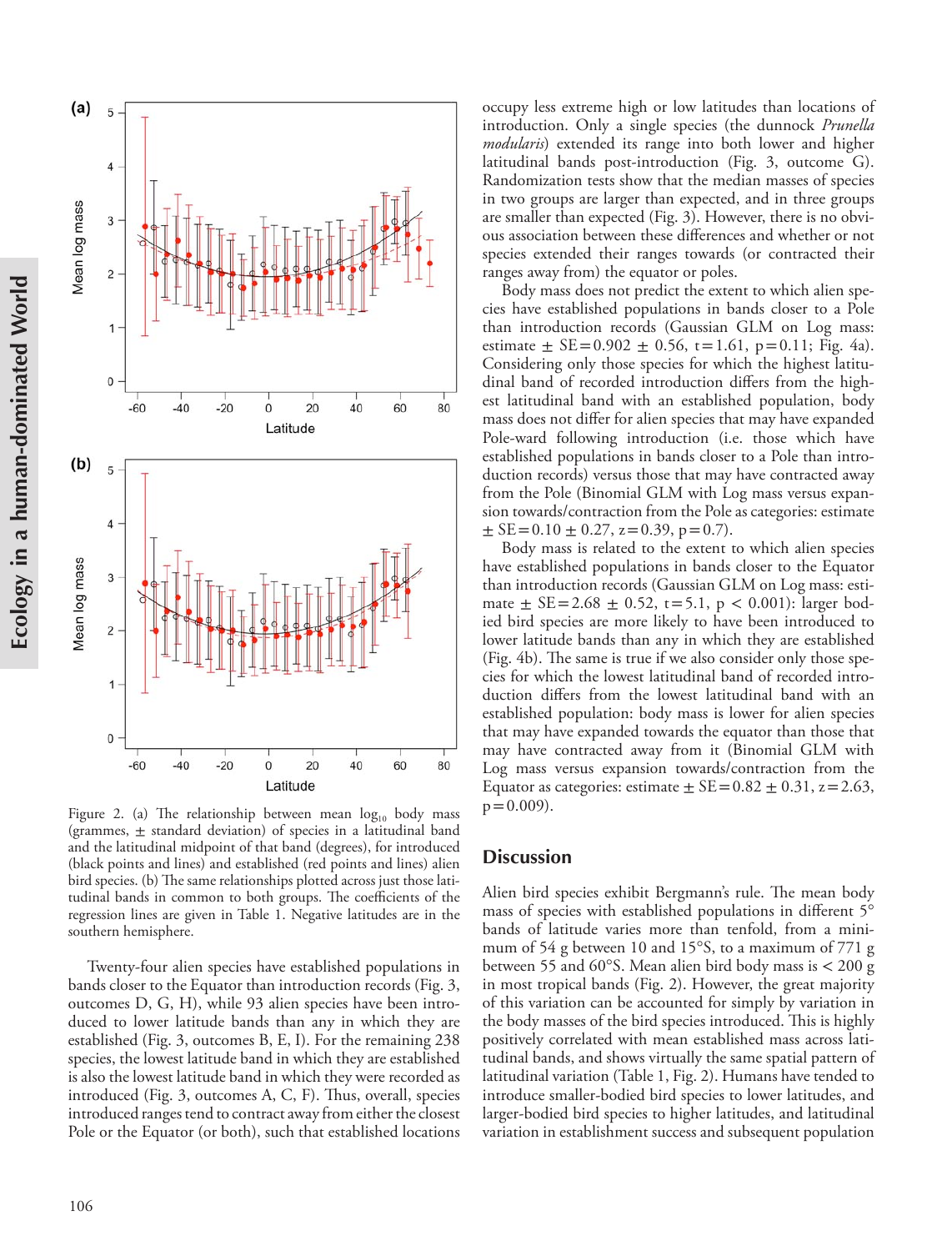| Table 1. Coefficients for the second order polynomial regressions of body mass versus latitudinal band for established and introduced alien         |  |
|-----------------------------------------------------------------------------------------------------------------------------------------------------|--|
| bird species records. For established records, 'All' refers to analysis on all 27 latitudinal bands with records of established bird species, while |  |
| 'Common' refers to analysis just across the 25 latitudinal bands that also have introduced alien bird species records.                              |  |

| Species        | Coefficients: | Estimate | Std. Error |       |          |
|----------------|---------------|----------|------------|-------|----------|
| Established    |               |          |            |       |          |
| All            | Intercept     | 2.20     | 0.047      | 47.19 | < 0.0001 |
| $(n=27$ bands) | First order   | 0.33     | 0.243      | 1.34  | 0.19     |
|                | Second order  | 1.21     | 0.243      | 4.98  | < 0.0001 |
| Common         | Intercept     | 2.20     | 0.036      | 60.61 | < 0.0001 |
| $(n=25$ bands) | First order   | 0.28     | 0.181      | 1.52  | 0.14     |
|                | Second order  | 1.46     | 0.181      | 8.05  | < 0.0001 |
| Introduced     | Intercept     | 2.32     | 0.037      | 63.00 | < 0.0001 |
| $(n=25$ bands) | First order   | 0.90     | 0.217      | 4.30  | 0.0003   |
|                | Second order  | 1.66     | 0.217      | 7.65  | < 0.0001 |

spread has been effectively neutral with respect to body mass, and so barely modified that pattern. Thus, the fact that alien birds apparently exhibit an ecogeographic pattern qualitatively and quantitatively similar to that in native birds (e.g. compare our Fig. 2 with Fig. 1e in Olson et al. 2009) can be entirely due to human actions in introducing different species to different areas with no recourse to the ecology or evolution of the species concerned.

Humans have been moving bird species for millennia, but most introductions have occurred in the last 150 yr, with the rate increasing markedly after World War II (Dyer et al. 2017a, Seebens et al. 2017). Introductions in the century from 1850 were largely focussed on movements of perceived beneficial species between the European colonial powers and their colonies, and included many large-bodied game and ornamental species such as pheasants, partridges, ducks, geese and pigeons. Post-war introductions have been driven much more as an accidental side-effect of the cage bird trade, with south-east Asia and near Asia being particular hotspots, and smaller-bodied taxa such as starlings, finches and other passerines featuring prominently (Dyer et al. 2016). Latitudinal variation in the body masses of introduced alien birds may therefore reflect how the reasons for, and foci of, translocation have changed over time: large-bodied game and ornamental species to higher latitude European countries and their higher latitude colonies in both hemispheres (e.g. Canada, the U.S., South Africa, Australia, New Zealand), followed by smaller-bodied cage birds to trade centres at lower latitudes in the far and near East (e.g. Singapore, Hong Kong, Taiwan, the Emirates).

About half of the species for which we have data on locations of introduction have no recorded established distributions in our data. We find little evidence that the latitudinal pattern in disappearance is related to body mass, as evidenced by the closely congruent patterns for introduced and established records in Fig. 2. Nevertheless, there is some evidence that body mass is implicated in whether or not established species' alien ranges spread towards or contract away from the Equator following establishment (Fig. 4b). Thus, species with established populations in latitudinal bands closer to the Equator than any latitudinal bands with introduction records tend to be smaller-bodied than species with introduction

records closer to the Equator than any established records. The implication is that large-bodied alien bird species are less likely to establish in bands they have been introduced to close to the Equator (or possibly that their ranges shift Pole-ward following establishment). Conversely, small-bodied alien bird species are more likely to be found in latitudinal bands closer to the Equator than any to which they are known to have been introduced. This may suggest that small-bodied alien bird species shift their ranges Equator-ward following establishment.

It is important to note however, that the presence of an introduction record in a latitudinal band, but no established population known there, can be taken to imply a species was introduced there but did not establish. However, the presence of an established population in a latitudinal band but not an introduction record cannot be taken to be indicative of spread – it may also indicate a missing introduction record. Certainly, the existence of a handful of established species with no records of introduction in our database shows that introduction records can be missing. We have no way of knowing for certain whether latitudinal range spread occurs after introduction in most cases (though it certainly does in some), only latitudinal range contraction. Thus, the tendency shown in Fig. 4b for small-bodied alien bird species to be more likely to be found in latitudinal bands closer to the Equator than any to which they are known to have been introduced, may in fact reflect a systematic lack of introduction records rather than that small-bodied alien bird species shift their ranges Equator-ward.

Either way, no such trend with body mass is noted for spread towards or contraction away from the Poles following establishment (Fig. 4a). Large body mass does not seem to be an advantage at higher latitudes, as it might have been expected to from Bergmann's rule. It may be that the tendency for introduced species to be significantly larger-bodied than expected by chance (see Results and Blackburn and Duncan 2001b, Blackburn et al. 2009), and for largerbodied bird species to be introduced at higher latitudes (Fig. 2) means that they are pre-selected to benefit from whatever advantages large size brings to native birds at higher latitudes (Olson et al. 2009). Thus, body mass has no further influence on whether or not species will establish at (or even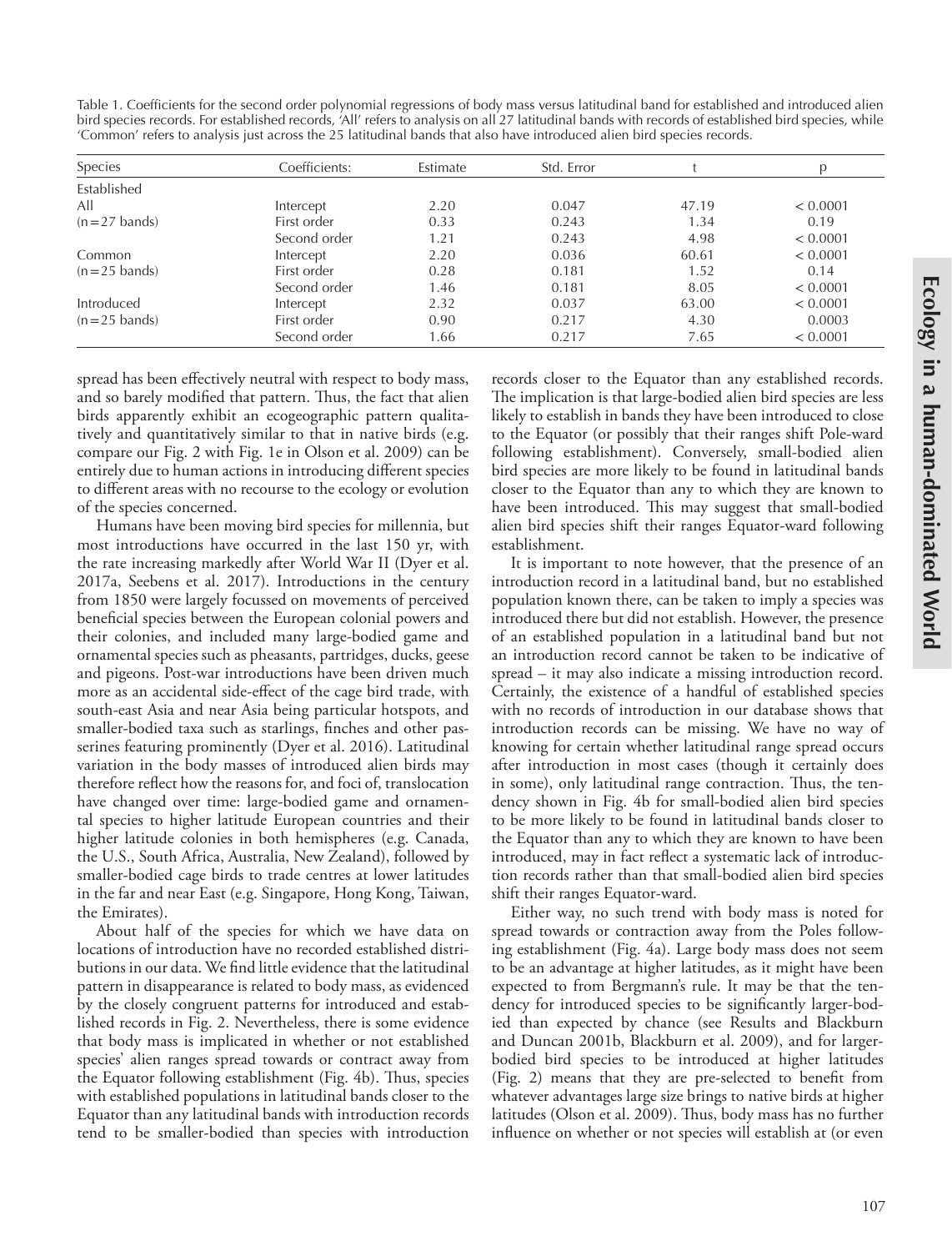

 $\overline{a}$ 

 $\ast$ 

 $\zeta$ 

 $\frac{5}{2}$ 

 $\frac{S}{S}$ 

 $\frac{5}{2}$ 

 $\frac{S}{S}$ 

 $*$ 

 $\zeta$ 

 $\ast$ 

 $\zeta$ 

Figure 3. A cartoon depiction of the nine possible outcomes (dark grey ovals A–I) of latitudinal shifts of a species' established alien range relative to its introduced range. The lightest grey oval represents the introduced range of a species  $(n=711)$ , with the black horizontal lines indicating the highest (Pole-ward) and lowest (Equator-ward) limits of latitudinal bands to which the species was introduced. Grey horizontal lines delineate latitudinal bands. A species established range may occupy the same highest latitudinal band as its introduced range (outcomes A, H, I), may contract away from the highest latitudinal band (outcomes B, C, D) or may occupy a higher latitudinal band (outcomes E, F, G). Likewise, a species established range may occupy the same lowest latitudinal band as its introduced range (outcomes A, C, F), may contract away from the

spread beyond) the highest latitudes to which they have been introduced (Fig. 4a). The general pre-selection for large body size in introduced bird species may also be why size does seem to have some effect at low latitudes, given that smaller body size appears to be advantageous at low latitudes for native bird species.

In fact, regardless of any effect of body mass, established alien bird species show rather little tendency to spread far beyond their latitudes of introduction. Indeed, most species are established in fewer latitudinal bands than the number to which they were introduced (3.5 versus 4.4). Most species do not have established populations in latitudinal bands closer to either the Equator or Poles than any to which they were introduced, such that established locations occupy less extreme high or low latitudes than locations of introduction. This all reflects the fact that many avian introduction attempts end in failure (Dyer et al. 2017b). While there are a number of high profile alien bird species that have spread extensively following establishment (e.g. the European starling *Sturnus vulgaris* in North America; Long 1981), most alien bird range sizes are small (Dyer et al. 2016) and clearly in general encompassed by the 5° latitudinal band(s) (each ca 550 km north–south) to which the species was introduced. Only 13% of alien bird species have established populations in more latitudinal bands than the number to which they were introduced.

The tendency for introduced species to be larger-bodied than expected by chance is also found for amphibians (Tingley et al. 2010) and mammals (Capellini et al. 2015, Blackburn et al. 2017), although we currently await analyses of spatial variation in alien body mass for these taxa. As far as we are aware, the only other study to explore Bergmann's rule in the context of alien species is by Blanchet et al. (2010) for fish assemblages worldwide. Blanchet et al. found that established alien fish species were larger-bodied than a random sample of fish species, and tended to increase the mean body size of the assemblages in which they established. The addition of alien fish species actually transformed a nonsignificant relationship between mean body size and latitude in the Southern Hemisphere into the positive relationship expected from Bergmann's rule. However, it is unclear both whether established alien fish assemblages themselves show Bergmann's rule, or whether the patterns in alien fish species

108

Figure 3. (Continued)

lowest latitudinal band (outcomes B, E, I) or may occupy a lower latitudinal band (outcomes D, G, H). The numbers in each oval represent the number of established species with each outcome (total n=355). Note that in reality, species' established alien ranges may be fragmented (i.e. they do not occupy all latitudinal bands between their Pole-ward and Equator-ward limits), and that Poleward and Equator-ward limits may lie in different hemispheres. S=the median mass of species in the group is smaller than expected from a randomisation test,  $L$  = the median mass of species in the group is larger than expected from a randomisation test, NS=the median mass of species in the group does not differ from random expectation;  ${}^*p < 0.05$ ,  ${}^{**}p < 0.01$ ,  ${}^{***}p < 0.001$ .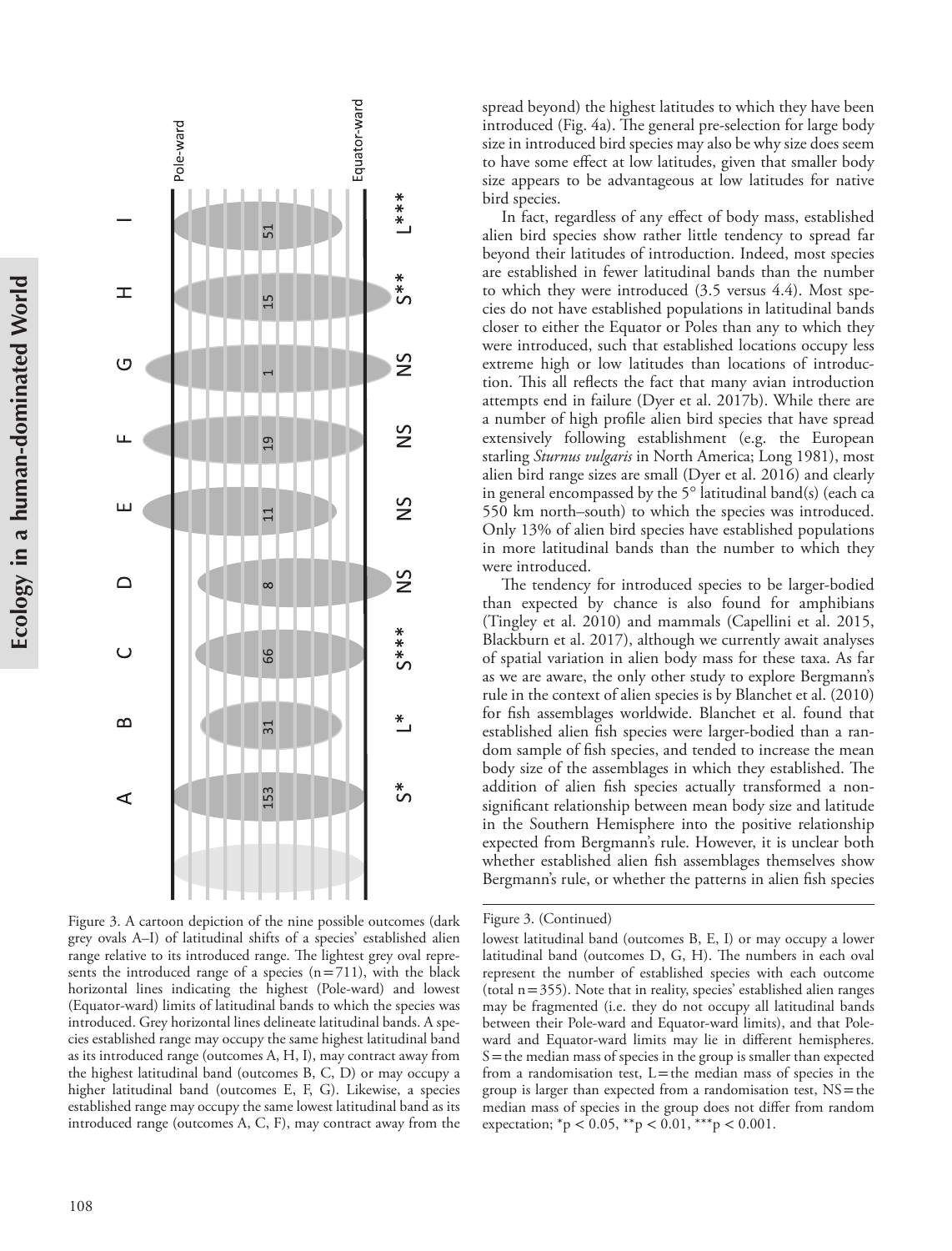

Figure 4. (a) The relationship between  $log_{10}$  body mass and the difference in the highest latitudes of establishment versus introductions. Negative differences imply that the highest absolute latitude of establishment is in a latitudinal band further away from the Pole than the highest absolute latitude of introduction. (b) The relationship between  $log_{10}$  body mass and the difference in the lowest latitudes of establishment versus introductions. Negative differences imply that the lowest absolute latitude of establishment is in a latitudinal band closer to the Equator than the lowest absolute latitude of introduction.

body size are due to variation in where species are introduced, or where they establish. Blanchet et al. (2010) argue that the latter is most likely, but it is not possible to be sure in the absence of data on failed fish introductions.

Humans have been introducing alien species for several thousand years (Grayson 2001), but most introductions have occurred in the last few decades (Seebens et al. 2017) – for example, more than three quarters of all dated bird introductions in the period 1500–2000 AD were from the twentieth century (Dyer et al. 2017a). These relatively short time scales may mean that alien species body masses may not have had time to respond to the ecological or evolutionary drivers hypothesised to have led to Bergmann's rule in native assemblages. In fact, a century or so of exposure to new conditions has been enough to produce body size clines within alien bird species (Johnston and Selander 1964, 1971, 1973, Baker and Moeed 1979, Baker 1980), and so to have modified body size gradients across species. For birds, though, this point is moot: alien bird species already exhibit Bergmann's rule as a result of where different species have been introduced. Exposure to the ecological or evolutionary drivers of Bergmann's rule in native species would not be expected to change that. Any study that aims to assess ecogeographic or biogeographic patterns in the distributions of alien species needs to incorporate information on the identities and numbers of introduced species if it is not to draw erroneous conclusions about the drivers of those patterns.

*Acknowledgements* – We thank two anonymous referees for comments that substantially improved this manuscript.

*Funding* – This work was partly funded by the Leverhulme Trust (grant RF/2/RFG/2010/0016) and by a King Saud University Distinguished Scientist Fellowship to TMB.

*Author contributions* – TMB conceived the study, performed the analysis and drafted the manuscript. DW and EED assembled the database and assisted with analysis and writing. *Conflicts of interest* – None.

#### **References**

- Baker, A. J. 1980. Morphometric differentiation in New Zealand populations of the house sparrow (*Passer domesticus*). – Evolution 34: 638–653.
- Baker, A. J. and Moeed, A. 1979. Evolution in the introduced New Zealand population of the common myna. – Can. J. Zool. 57: 570–584.
- Bergmann, C. 1847. Über die Verhältnisse der Wärmeökonomie der Thiere zu ihrer Grösse. – Göttinger Studien 3: 595–708.
- Blackburn, T. M. and Gaston, K. J. 1996a. Spatial patterns in the body sizes of bird species in the New World. – Oikos 77: 436–446.
- Blackburn, T. M. and Gaston, K. J. 1996b. Spatial patterns in the geographic range sizes of bird species in the New World. – Phil. Trans. R. Soc. B 351: 897–912.
- Blackburn, T. M. and Duncan, R. P. 2001a. Determinants of establishment success in introduced birds. – Nature 414: 195–197.
- Blackburn, T. M. and Duncan, R. P. 2001b. Establishment patterns of exotic birds are constrained by non-random patterns in introduction. – J. Biogeogr. 28: 927–939.
- Blackburn, T. M. et al. 1999. Geographic gradients in body size: a clarification of Bergmann's rule. – Divers. Distrib. 5: 165–174.
- Blackburn, T. M. et al. 2008. The island biogeography of exotic bird species. – Global Ecol. Biogeogr. 17: 246–251.